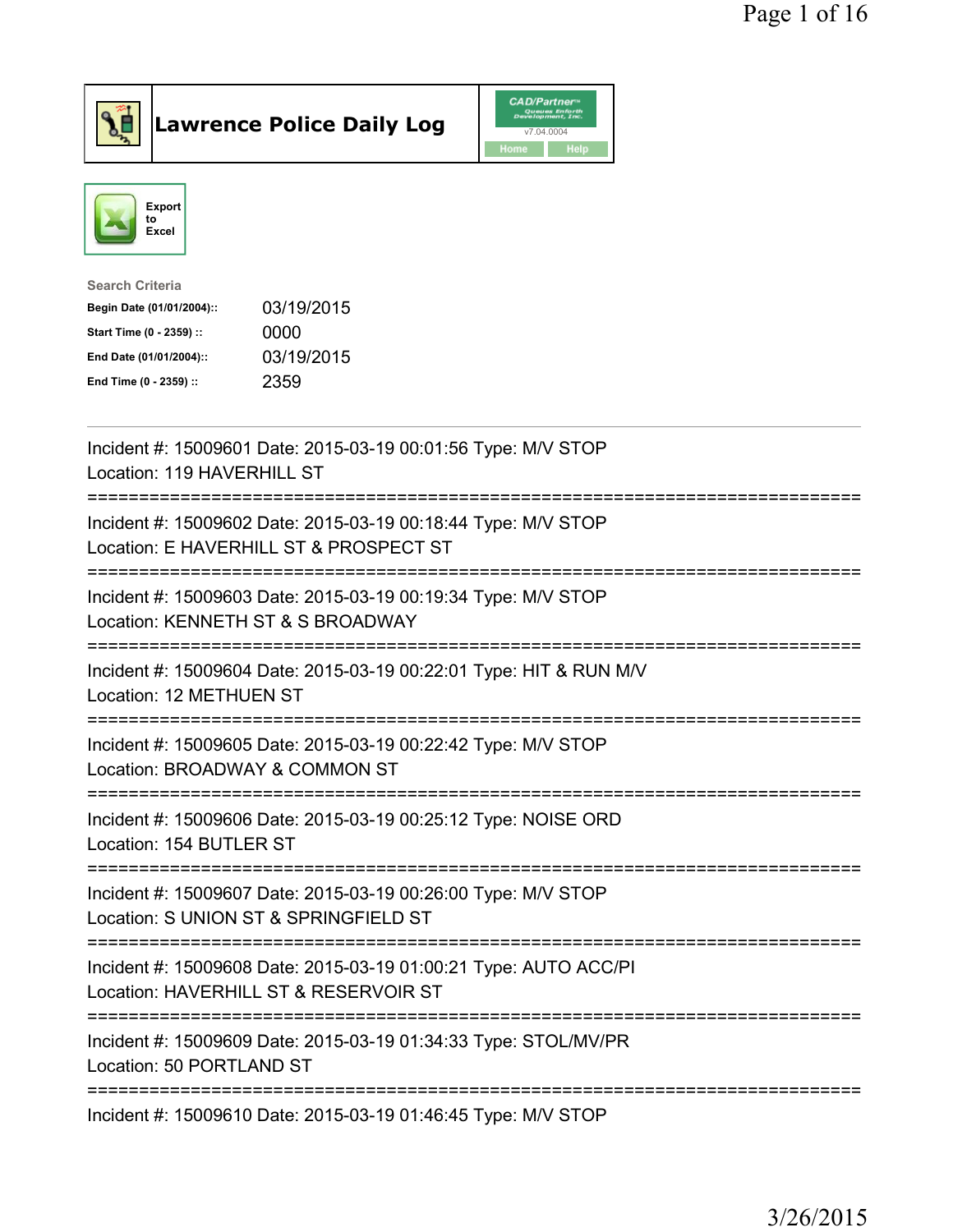| Location: CENTRE ST & EXCHANGE ST                                                                                                            |
|----------------------------------------------------------------------------------------------------------------------------------------------|
| Incident #: 15009611 Date: 2015-03-19 01:47:25 Type: M/V STOP<br>Location: PARK ST & WILLOW ST<br>================================           |
| Incident #: 15009613 Date: 2015-03-19 01:50:49 Type: M/V STOP<br>Location: BAILEY ST & SHAWSHEEN RD<br>===================================== |
| Incident #: 15009612 Date: 2015-03-19 01:52:02 Type: ALARMS<br>Location: 176 S UNION ST                                                      |
| .==============================<br>Incident #: 15009614 Date: 2015-03-19 01:58:06 Type: M/V STOP<br>Location: LAWRENCE ST & LOWELL ST        |
| Incident #: 15009617 Date: 2015-03-19 02:02:40 Type: M/V STOP<br>Location: CENTRE ST & HAMPSHIRE ST                                          |
| Incident #: 15009615 Date: 2015-03-19 02:06:05 Type: EXTRA SURVEIL<br>Location: 682 HAVERHILL ST                                             |
| Incident #: 15009616 Date: 2015-03-19 02:07:17 Type: M/V STOP<br>Location: BROADWAY & MANCHESTER ST<br>=========================             |
| Incident #: 15009618 Date: 2015-03-19 02:10:11 Type: M/V STOP<br><b>Location: MARGIN ST</b>                                                  |
| Incident #: 15009619 Date: 2015-03-19 02:13:23 Type: M/V STOP<br>Location: 212 PARK ST                                                       |
| Incident #: 15009620 Date: 2015-03-19 02:20:25 Type: M/V STOP<br><b>Location: ARLINGTON &amp; WHITMAN</b>                                    |
| Incident #: 15009621 Date: 2015-03-19 02:22:16 Type: M/V STOP<br>Location: RIVERSIDE DR                                                      |
| Incident #: 15009622 Date: 2015-03-19 02:32:28 Type: M/V STOP<br>Location: FLORENCE AV & HAVERHILL ST                                        |
| Incident #: 15009623 Date: 2015-03-19 02:37:37 Type: M/V STOP<br>Location: 8 INMAN ST                                                        |
| Incident #: 15009624 Date: 2015-03-19 02:41:14 Type: M/V STOP<br>Location: 54 CAMBRIDGE ST                                                   |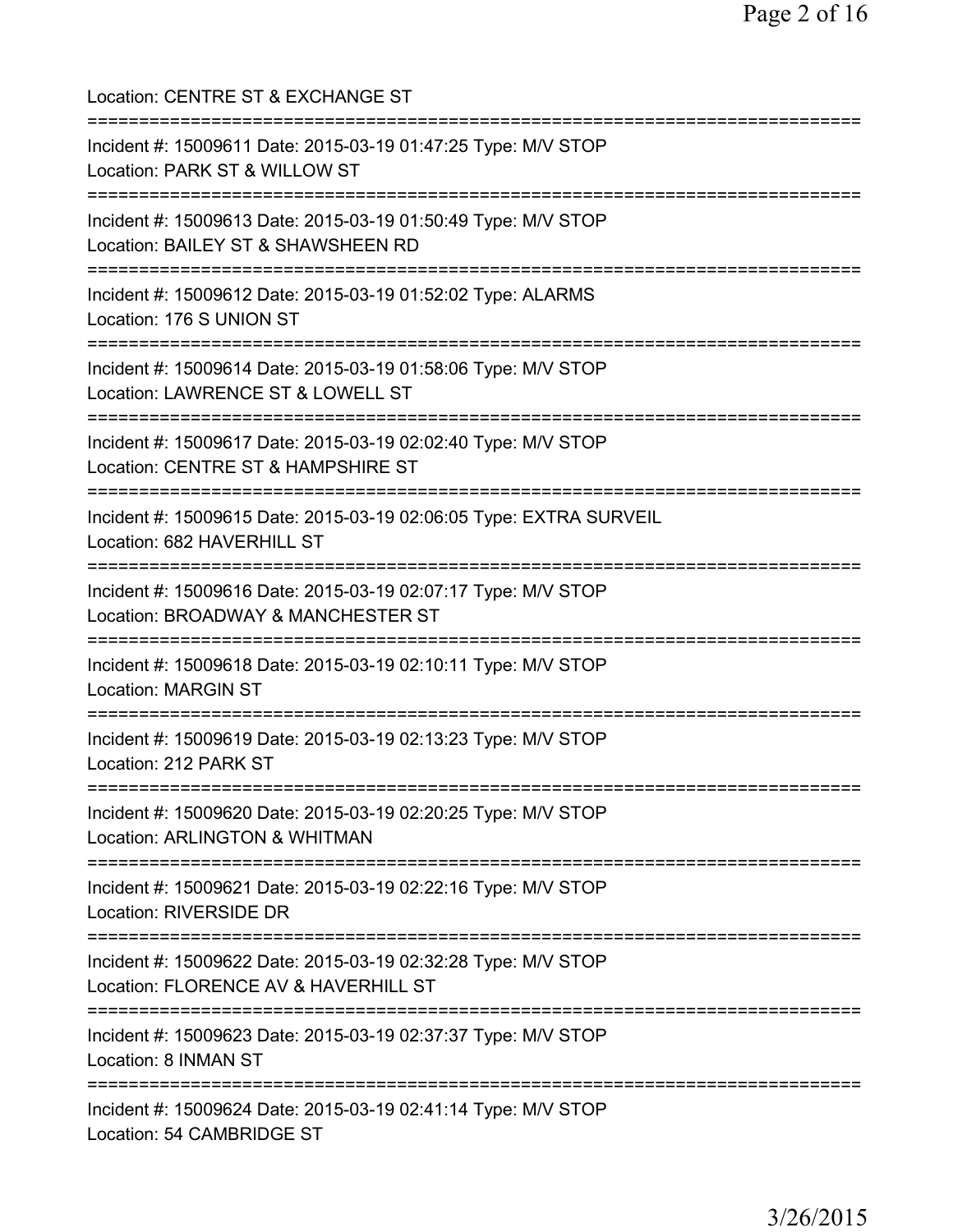| Incident #: 15009626 Date: 2015-03-19 02:45:49 Type: M/V STOP<br>Location: S UNION ST                |
|------------------------------------------------------------------------------------------------------|
| Incident #: 15009625 Date: 2015-03-19 02:46:08 Type: M/V STOP<br>Location: 50 BROADWAY               |
| Incident #: 15009627 Date: 2015-03-19 02:47:49 Type: M/V STOP<br>Location: 54 CAMBRIDGE ST           |
| Incident #: 15009628 Date: 2015-03-19 02:49:38 Type: M/V STOP<br>Location: CAMBRIDGE ST & S UNION ST |
| Incident #: 15009629 Date: 2015-03-19 02:50:59 Type: M/V STOP<br>Location: 54 CAMBRIDGE ST           |
| Incident #: 15009630 Date: 2015-03-19 02:52:12 Type: M/V STOP<br>Location: CAMPO SECO ST & FERRY ST  |
| Incident #: 15009631 Date: 2015-03-19 02:53:04 Type: M/V STOP<br>Location: S UNION ST                |
| Incident #: 15009632 Date: 2015-03-19 02:54:09 Type: M/V STOP<br><b>Location: CAMBRIDGE ST</b>       |
| Incident #: 15009633 Date: 2015-03-19 02:54:56 Type: M/V STOP<br>Location: BROADWAY & COMMON ST      |
| Incident #: 15009634 Date: 2015-03-19 02:56:33 Type: M/V STOP<br>Location: 54 CAMBRIDGE ST           |
| Incident #: 15009635 Date: 2015-03-19 02:58:25 Type: M/V STOP<br><b>Location: S UJNION ST</b>        |
| Incident #: 15009639 Date: 2015-03-19 02:59:31 Type: STOL/MV/PAS<br>Location: 20 CYPRESS ST          |
| Incident #: 15009636 Date: 2015-03-19 03:00:28 Type: M/V STOP<br>Location: S BROADWAY & SHATTUCK ST  |
| Incident #: 15009637 Date: 2015-03-19 03:01:04 Type: M/V STOP<br>Location: CAMBRIDGE ST & S UNION ST |
|                                                                                                      |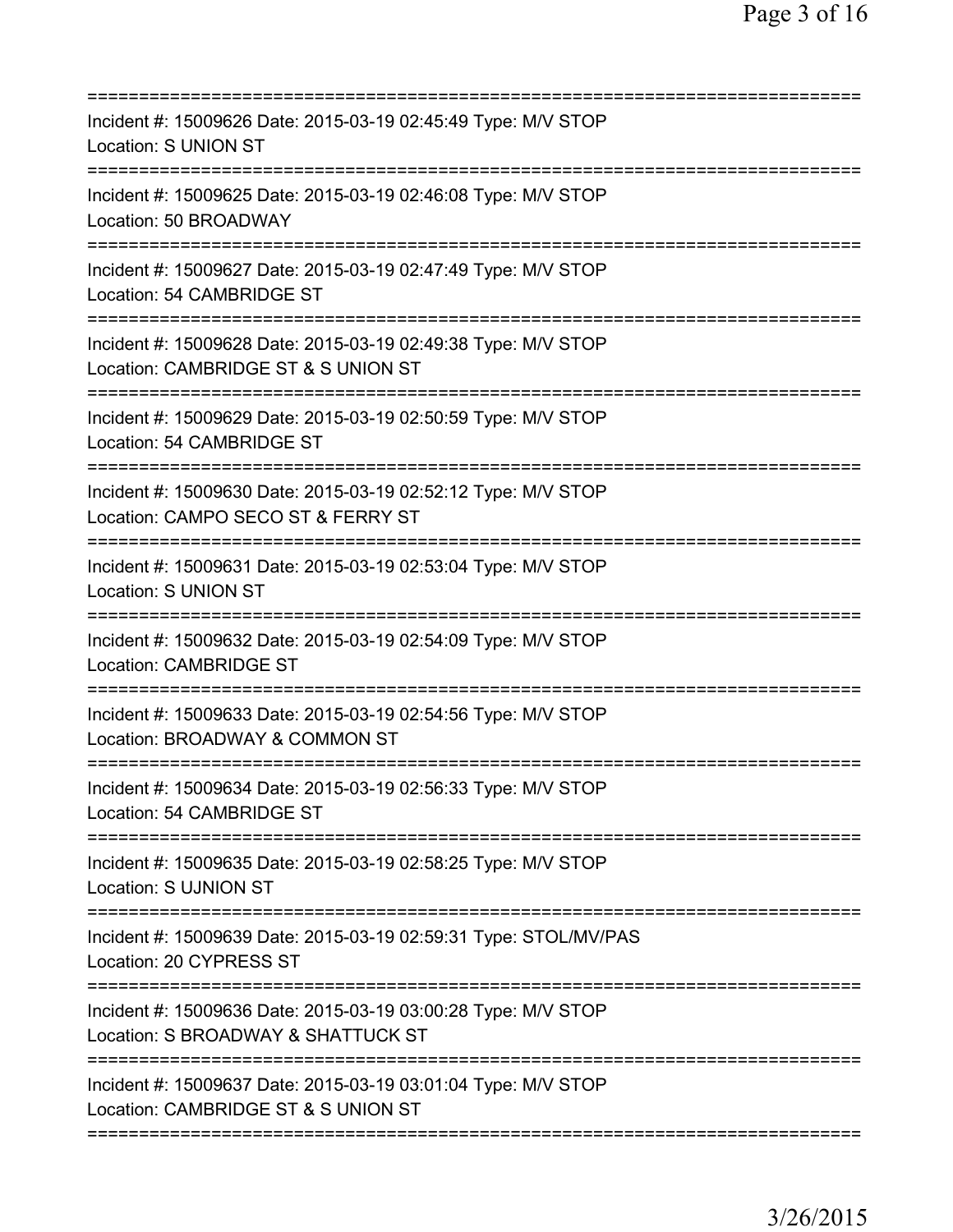| Incident #: 15009638 Date: 2015-03-19 03:02:04 Type: M/V STOP<br>Location: CAMBRIDGE ST & S UNION ST                                                |
|-----------------------------------------------------------------------------------------------------------------------------------------------------|
| Incident #: 15009640 Date: 2015-03-19 03:03:05 Type: M/V STOP<br>Location: 54 CAMBRIDGE ST                                                          |
| Incident #: 15009641 Date: 2015-03-19 03:04:28 Type: M/V STOP<br><b>Location: S UJNION ST</b>                                                       |
| Incident #: 15009642 Date: 2015-03-19 03:11:56 Type: M/V STOP<br>Location: COMMON ST & UNION ST                                                     |
| Incident #: 15009643 Date: 2015-03-19 03:15:47 Type: TOW OF M/V<br>Location: 20 CYPRESS ST                                                          |
| Incident #: 15009644 Date: 2015-03-19 03:39:10 Type: M/V STOP<br><b>Location: ANDOVER ST</b>                                                        |
| Incident #: 15009645 Date: 2015-03-19 03:41:05 Type: M/V STOP<br>Location: CYPRESS AV & RIVERSIDE DR<br>========================<br>=============== |
| Incident #: 15009647 Date: 2015-03-19 03:45:51 Type: TOW OF M/V<br>Location: 54 CAMBRIDGE ST                                                        |
| Incident #: 15009646 Date: 2015-03-19 03:46:34 Type: M/V STOP<br>Location: RT114                                                                    |
| Incident #: 15009648 Date: 2015-03-19 03:48:32 Type: M/V STOP<br>Location: 222 ESSEX ST                                                             |
| Incident #: 15009649 Date: 2015-03-19 03:49:53 Type: ALARM/HOLD<br>Location: 205 S UNION ST                                                         |
| Incident #: 15009650 Date: 2015-03-19 04:05:39 Type: AMBULANCE ASSSI<br>Location: 383 HAVERHILL ST #6                                               |
| Incident #: 15009651 Date: 2015-03-19 05:10:15 Type: NOTIFICATION<br>Location: 24 KENWOOD PL                                                        |
| Incident #: 15009652 Date: 2015-03-19 07:32:56 Type: CLOSE STREET<br>Location: MARKET ST & PARKER ST                                                |
| Incident #: 15009653 Date: 2015-03-19 07:36:08 Type: CLOSE STREET                                                                                   |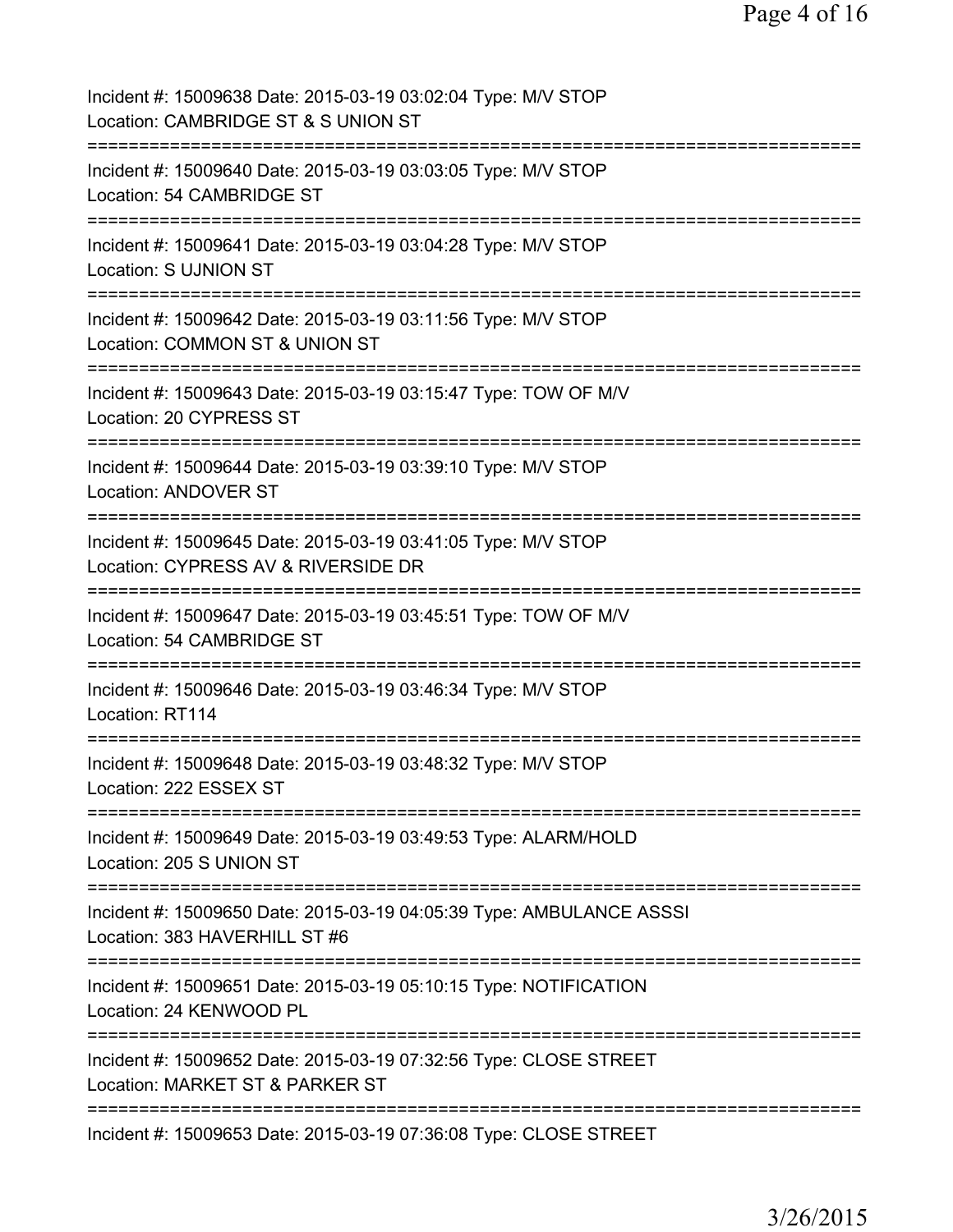| Location: ERVING AV & MYRTLE CT<br>:========================                                                                                        |
|-----------------------------------------------------------------------------------------------------------------------------------------------------|
| Incident #: 15009654 Date: 2015-03-19 07:38:18 Type: M/V STOP<br>Location: RT 114                                                                   |
| Incident #: 15009655 Date: 2015-03-19 07:42:42 Type: M/V STOP<br>Location: PARTHUM SCHOOL / 255 E HAVERHILL ST<br>================================= |
| Incident #: 15009656 Date: 2015-03-19 07:47:01 Type: M/V STOP<br>Location: CARVER ST & SALEM ST                                                     |
| Incident #: 15009657 Date: 2015-03-19 07:47:59 Type: CLOSE STREET<br>Location: CAMBRIDGE ST & WINTHROP AV<br>;================================      |
| Incident #: 15009658 Date: 2015-03-19 07:50:55 Type: M/V STOP<br>Location: FRANKLIN ST & HAVERHILL ST                                               |
| Incident #: 15009659 Date: 2015-03-19 07:51:45 Type: M/V STOP<br>Location: CAMBRIDGE ST & S UNION ST<br>:======================                     |
| Incident #: 15009660 Date: 2015-03-19 07:57:19 Type: M/V STOP<br>Location: LESLIE ST & WOODLAND ST<br>----------------------                        |
| Incident #: 15009661 Date: 2015-03-19 07:57:54 Type: M/V STOP<br>Location: COMMON ST & LAWRENCE ST<br>----------------------                        |
| Incident #: 15009662 Date: 2015-03-19 07:58:50 Type: M/V STOP<br>Location: MARKET ST & PARKER ST                                                    |
| Incident #: 15009663 Date: 2015-03-19 07:58:55 Type: M/V STOP<br>Location: GRAFTON ST & S UNION ST                                                  |
| Incident #: 15009665 Date: 2015-03-19 07:59:44 Type: UNKNOWN PROB<br>Location: LAWRENCE ST & PARK ST                                                |
| Incident #: 15009664 Date: 2015-03-19 07:59:56 Type: M/V STOP<br>Location: BRADFORD ST & BROADWAY                                                   |
| Incident #: 15009666 Date: 2015-03-19 08:02:10 Type: M/V STOP<br>Location: ALDER ST & JUNIPER ST                                                    |
| ==================================<br>Incident #: 15009667 Date: 2015-03-19 08:05:30 Type: M/V STOP<br>Location: BRADFORD ST & BROADWAY             |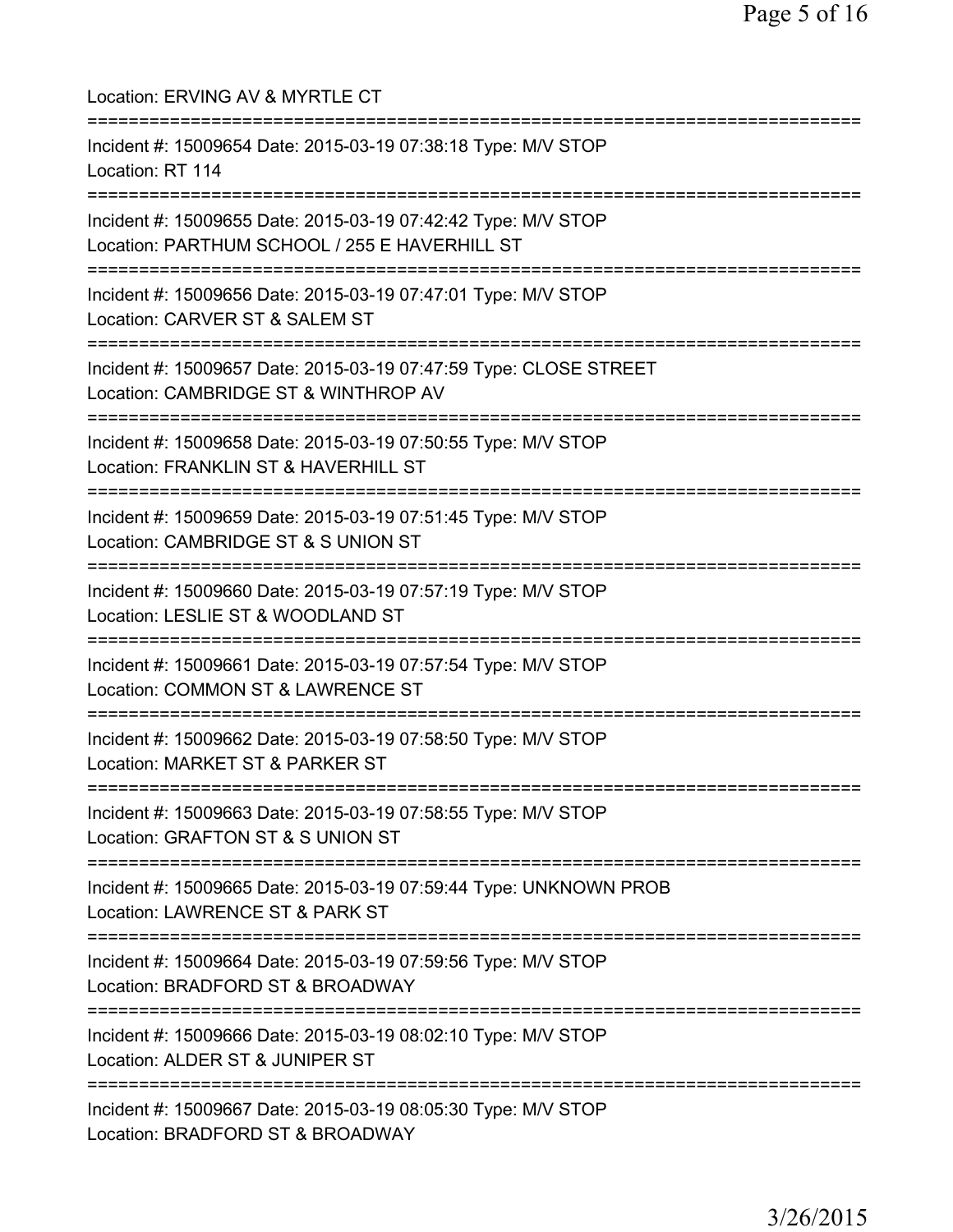| Incident #: 15009668 Date: 2015-03-19 08:11:35 Type: M/V STOP<br>Location: HAVERHILL ST & LAWRENCE ST |
|-------------------------------------------------------------------------------------------------------|
| Incident #: 15009677 Date: 2015-03-19 08:12:24 Type: M/V STOP<br>Location: ANDOVER ST & PARKER ST     |
| Incident #: 15009669 Date: 2015-03-19 08:13:04 Type: M/V STOP<br>Location: CARVER ST & SALEM ST       |
| Incident #: 15009670 Date: 2015-03-19 08:14:46 Type: M/V STOP<br>Location: ESSEX ST                   |
| Incident #: 15009671 Date: 2015-03-19 08:15:22 Type: M/V STOP<br>Location: PARK ST & SAUNDERS ST      |
| Incident #: 15009672 Date: 2015-03-19 08:17:41 Type: M/V STOP<br>Location: HAVERHILL ST & WHITE ST    |
| Incident #: 15009673 Date: 2015-03-19 08:22:31 Type: M/V STOP<br>Location: ELM ST & JACKSON ST        |
| Incident #: 15009674 Date: 2015-03-19 08:23:17 Type: M/V STOP<br>Location: AMESBURY ST & HAVERHILL ST |
| Incident #: 15009675 Date: 2015-03-19 08:26:00 Type: M/V STOP<br>Location: BROADWAY & HAVERHILL ST    |
| Incident #: 15009676 Date: 2015-03-19 08:49:41 Type: M/V STOP<br>Location: ANDOVER ST & PARKER ST     |
| Incident #: 15009678 Date: 2015-03-19 09:23:19 Type: TOW OF M/V<br>Location: 77 S UNION ST            |
| Incident #: 15009679 Date: 2015-03-19 09:24:48 Type: WARRANT SERVE<br>Location: 70 N PARISH RD        |
| Incident #: 15009680 Date: 2015-03-19 09:30:50 Type: SUS PERS/MV<br>Location: BROADWAY & WATER ST     |
| Incident #: 15009681 Date: 2015-03-19 09:45:06 Type: PARK & WALK<br>Location: BROADWAY                |
|                                                                                                       |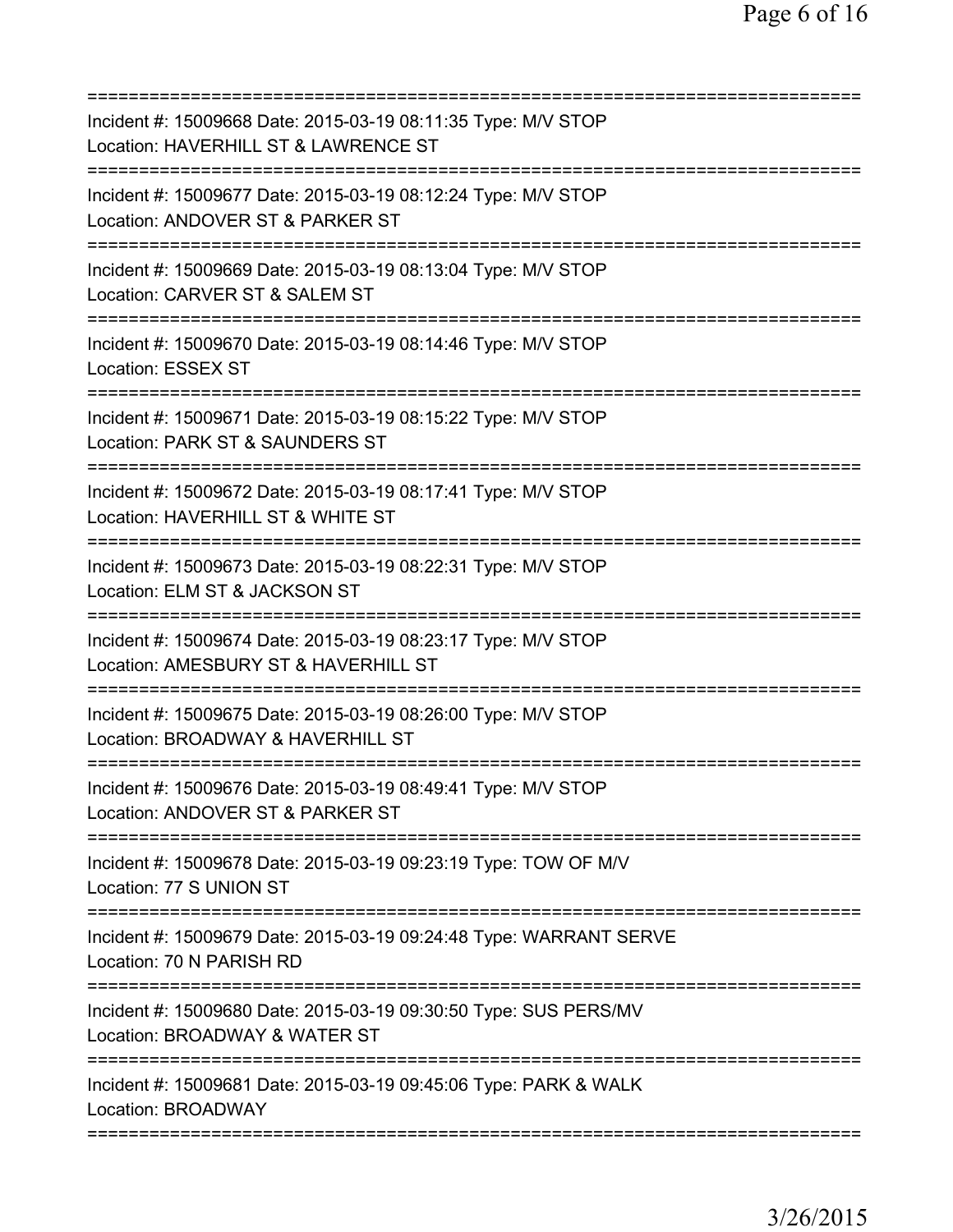| Incident #: 15009682 Date: 2015-03-19 09:54:58 Type: UNWANTEDGUEST<br>Location: 27 JORDAN ST FL 3RD                                                          |
|--------------------------------------------------------------------------------------------------------------------------------------------------------------|
| Incident #: 15009683 Date: 2015-03-19 10:25:46 Type: INVEST CONT<br>Location: 357 BROADWAY                                                                   |
| Incident #: 15009684 Date: 2015-03-19 10:50:50 Type: AUTO ACC/NO PI<br>Location: 660 HAVERHILL ST                                                            |
| Incident #: 15009685 Date: 2015-03-19 11:00:04 Type: SUS PERS/MV<br>Location: 79 TREMONT ST                                                                  |
| Incident #: 15009686 Date: 2015-03-19 11:02:26 Type: M/V STOP<br>Location: S UNION ST & WINTHROP AV                                                          |
| Incident #: 15009687 Date: 2015-03-19 11:07:42 Type: INVEST CONT<br>Location: 329 HIGH ST                                                                    |
| Incident #: 15009688 Date: 2015-03-19 11:09:02 Type: THREATS<br>Location: 151 BEACON AV                                                                      |
| Incident #: 15009689 Date: 2015-03-19 11:11:45 Type: M/V STOP<br>Location: BROADWAY & ESSEX ST<br>===========                                                |
| Incident #: 15009690 Date: 2015-03-19 11:12:10 Type: PARK & WALK<br><b>Location: BROADWAY</b>                                                                |
| Incident #: 15009691 Date: 2015-03-19 11:12:11 Type: AUTO ACC/NO PI<br>Location: 300 ESSEX ST                                                                |
| Incident #: 15009692 Date: 2015-03-19 11:16:30 Type: SUS PERS/MV<br>Location: SAM'S FOOD STORE / 389 BROADWAY                                                |
| Incident #: 15009693 Date: 2015-03-19 11:20:29 Type: M/V STOP<br>Location: BOWDOIN ST & S BROADWAY<br>------------------------<br>========================== |
| Incident #: 15009694 Date: 2015-03-19 11:28:48 Type: M/V STOP<br><b>Location: MARSTON ST</b>                                                                 |
| Incident #: 15009695 Date: 2015-03-19 11:33:38 Type: M/V STOP<br>Location: BOXFORD ST & WINTHROP AV                                                          |
| Incident #: 15009696 Date: 2015-03-19 11:42:33 Type: M/V STOP                                                                                                |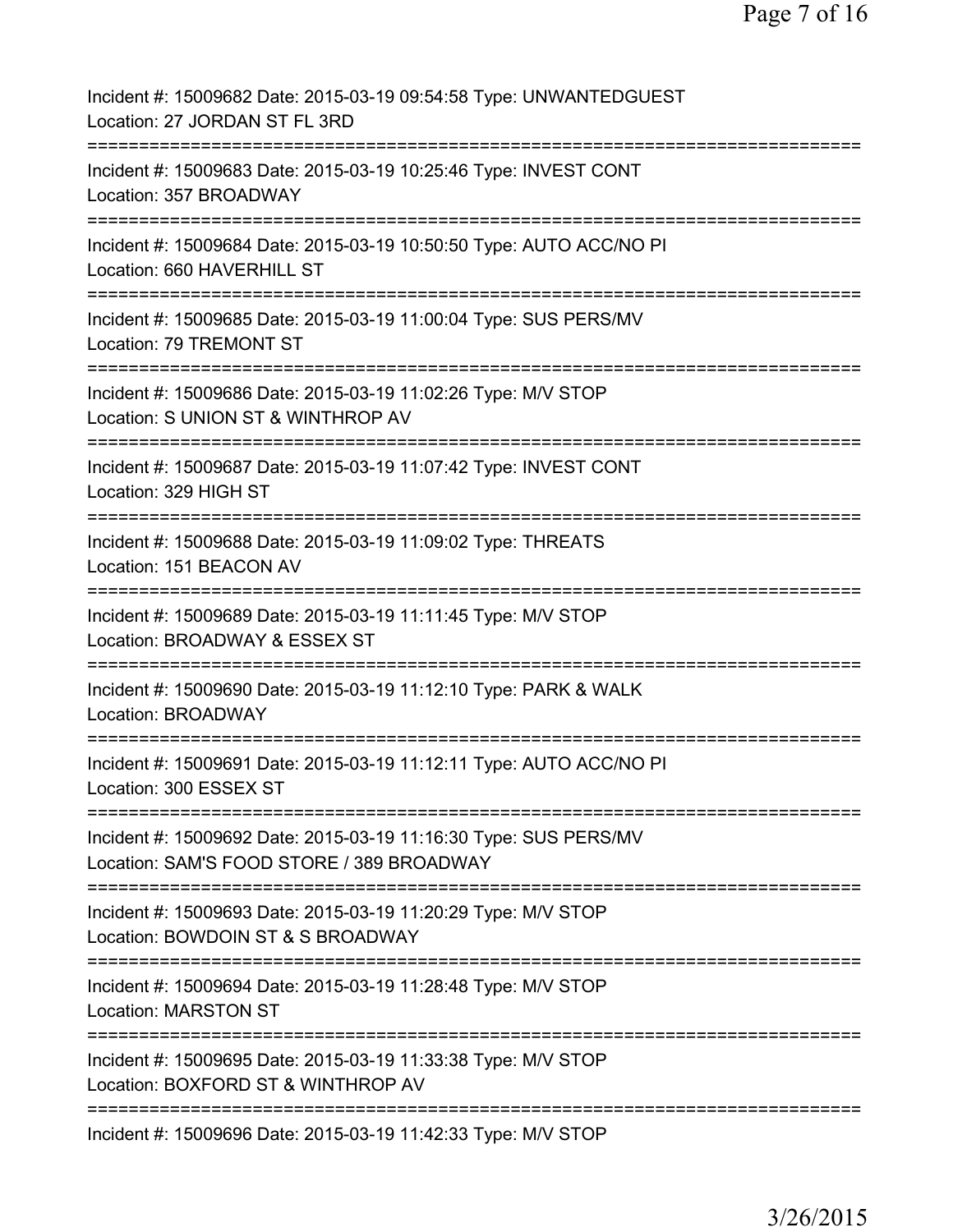Location: CANAL ST & MARSTON ST =========================================================================== Incident #: 15009697 Date: 2015-03-19 11:47:13 Type: CK WELL BEING Location: 200 PARKER ST #4 =========================================================================== Incident #: 15009698 Date: 2015-03-19 12:04:06 Type: ASSSIT OTHER PD Location: 33 FITZ ST =========================================================================== Incident #: 15009699 Date: 2015-03-19 12:05:50 Type: INVESTIGATION Location: 183 HAVERHILL ST =========================================================================== Incident #: 15009700 Date: 2015-03-19 12:06:58 Type: SUS PERS/MV Location: 6 LINCOLN CT =========================================================================== Incident #: 15009701 Date: 2015-03-19 12:15:53 Type: PARK & WALK Location: BRADFORD ST & BROADWAY =========================================================================== Incident #: 15009702 Date: 2015-03-19 12:23:47 Type: B&E/PAST Location: 124 BENNINGTON ST FL 3RD =========================================================================== Incident #: 15009703 Date: 2015-03-19 12:36:45 Type: TOW OF M/V Location: DRACUT ST & S BROADWAY =========================================================================== Incident #: 15009704 Date: 2015-03-19 12:48:03 Type: DRUG VIO Location: 9 BERKELEY CT =========================================================================== Incident #: 15009705 Date: 2015-03-19 12:55:17 Type: DRUG OVERDOSE Location: WEST ST =========================================================================== Incident #: 15009706 Date: 2015-03-19 12:57:03 Type: M/V STOP Location: MELROSE ST & WATER ST =========================================================================== Incident #: 15009707 Date: 2015-03-19 13:01:05 Type: M/V STOP Location: 296 BROADWAY =========================================================================== Incident #: 15009708 Date: 2015-03-19 13:01:44 Type: M/V STOP Location: BOXFORD ST & S UNION ST =========================================================================== Incident #: 15009709 Date: 2015-03-19 13:05:47 Type: M/V STOP Location: BROADWAY & TREMONT ST =========================================================================== Incident #: 15009710 Date: 2015-03-19 13:10:01 Type: M/V STOP Location: FRONT ST & S BROADWAY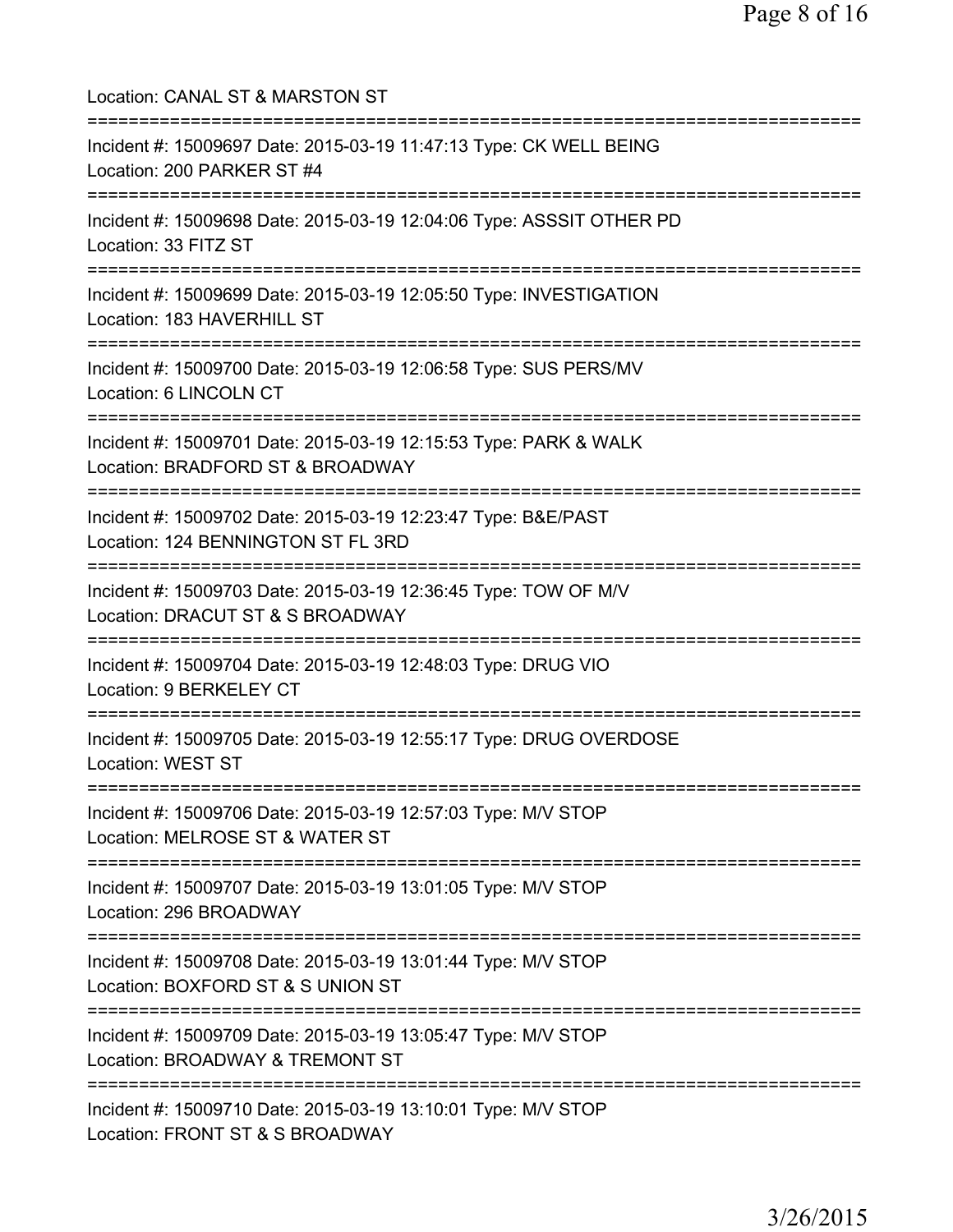| Incident #: 15009711 Date: 2015-03-19 13:12:11 Type: LARCENY/PAST<br>Location: WEST ST                                                         |
|------------------------------------------------------------------------------------------------------------------------------------------------|
| Incident #: 15009712 Date: 2015-03-19 13:12:38 Type: M/V STOP<br>Location: BRADFORD ST & BROADWAY                                              |
| Incident #: 15009713 Date: 2015-03-19 13:13:14 Type: M/V STOP<br>Location: BOXFORD ST & WINTHROP AV                                            |
| Incident #: 15009714 Date: 2015-03-19 13:15:07 Type: M/V STOP<br>Location: BOXFORD ST & WINTHROP AV                                            |
| Incident #: 15009715 Date: 2015-03-19 13:16:52 Type: M/V STOP<br>Location: HAVERHILL ST & MORTON ST                                            |
| Incident #: 15009716 Date: 2015-03-19 13:18:55 Type: M/V STOP<br>Location: COMMONWEALTH DR & MARSTON ST<br>:================================== |
| Incident #: 15009717 Date: 2015-03-19 13:23:37 Type: M/V STOP<br>Location: FRANKLIN ST & HAVERHILL ST<br>======================                |
| Incident #: 15009718 Date: 2015-03-19 13:27:00 Type: M/V STOP<br>Location: FRANKLIN ST & LOWELL ST                                             |
| Incident #: 15009719 Date: 2015-03-19 13:28:19 Type: PARK & WALK<br>Location: BROADWAY                                                         |
| Incident #: 15009720 Date: 2015-03-19 13:31:47 Type: M/V STOP<br>Location: BRADFORD ST & BROADWAY                                              |
| Incident #: 15009721 Date: 2015-03-19 13:35:27 Type: M/V STOP<br>Location: LORING & GREENFIELD                                                 |
| Incident #: 15009722 Date: 2015-03-19 13:38:02 Type: TOW OF M/V<br>Location: GREENFIELD ST & LORING ST<br>===============================      |
| Incident #: 15009723 Date: 2015-03-19 13:38:20 Type: M/V STOP<br>Location: BRADFORD ST & WEST ST                                               |
| Incident #: 15009724 Date: 2015-03-19 13:45:12 Type: M/V STOP<br>Location: FRANKLIN ST & HAVERHILL ST                                          |
|                                                                                                                                                |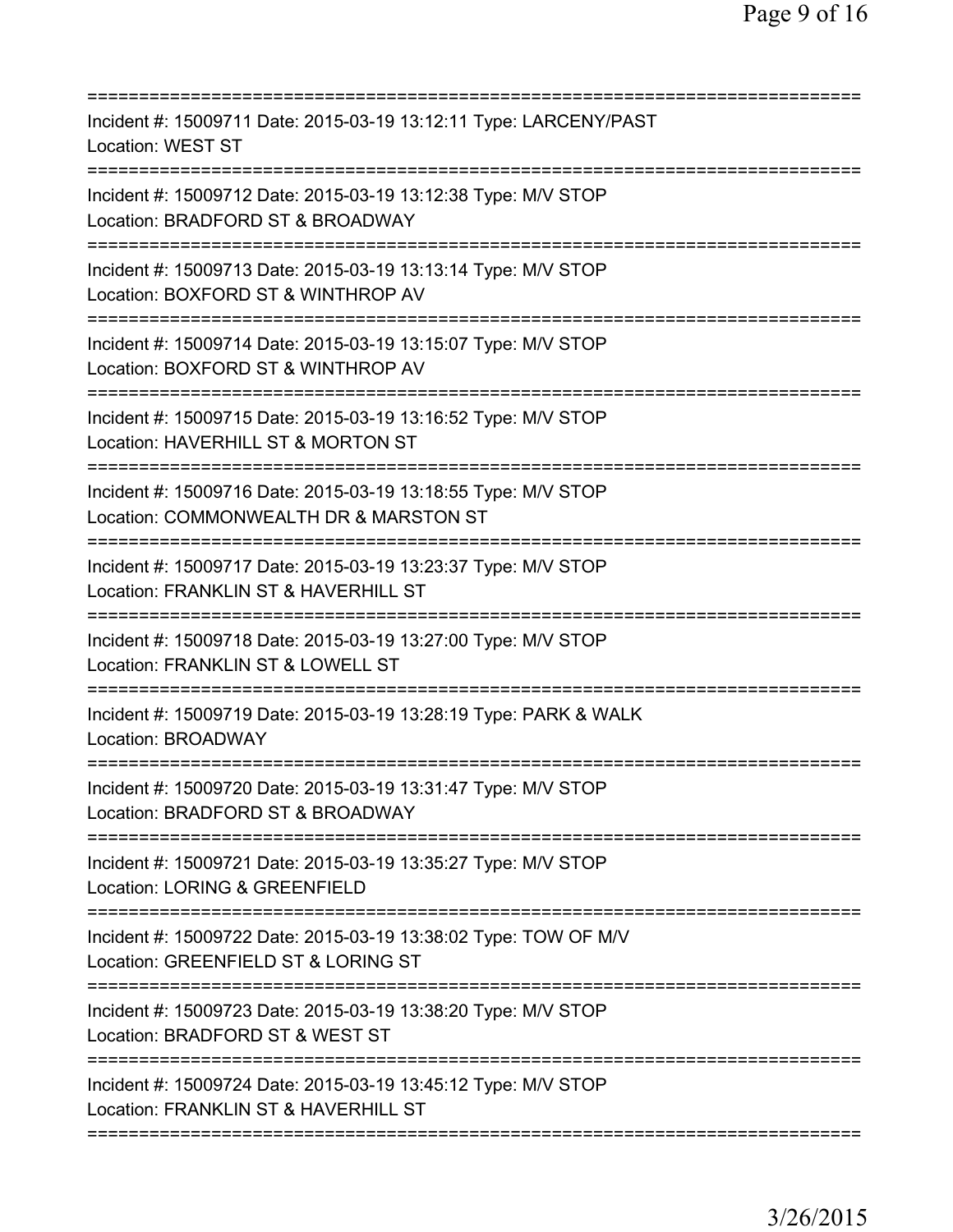Page 10 of 16

Incident #: 15009725 Date: 2015-03-19 13:59:54 Type: DRUG VIO Location: E HAVERHILL ST & MARSTON ST =========================================================================== Incident #: 15009726 Date: 2015-03-19 14:01:30 Type: M/V STOP Location: TREMONT & CROSS =========================================================================== Incident #: 15009727 Date: 2015-03-19 14:02:04 Type: GENERAL SERV Location: 25 MARSTON ST =========================================================================== Incident #: 15009728 Date: 2015-03-19 14:07:07 Type: SUS PERS/MV Location: FLORENCE ST & WEST ST =========================================================================== Incident #: 15009729 Date: 2015-03-19 14:12:22 Type: INVESTIGATION Location: 90 LOWELL ST =========================================================================== Incident #: 15009730 Date: 2015-03-19 14:17:17 Type: M/V STOP Location: CENTRAL BRIDGE =========================================================================== Incident #: 15009732 Date: 2015-03-19 14:19:14 Type: LOST PROPERTY Location: 439 S UNION ST =========================================================================== Incident #: 15009731 Date: 2015-03-19 14:20:08 Type: NOTIFICATION Location: 253 LOWELL ST #3 =========================================================================== Incident #: 15009733 Date: 2015-03-19 14:26:43 Type: M/V STOP Location: 205 BROADWAY =========================================================================== Incident #: 15009734 Date: 2015-03-19 14:36:26 Type: M/V STOP Location: 240 =========================================================================== Incident #: 15009735 Date: 2015-03-19 14:42:17 Type: M/V STOP Location: TREMONT ST & WEST ST =========================================================================== Incident #: 15009736 Date: 2015-03-19 14:50:07 Type: SUS PERS/MV Location: BROADWAY & ESSEX ST =========================================================================== Incident #: 15009737 Date: 2015-03-19 15:00:34 Type: PARK & WALK Location: BROADWAY =========================================================================== Incident #: 15009738 Date: 2015-03-19 15:08:35 Type: ANIMAL COMPL Location: 453 RIVERSIDE DR =========================================================================== Incident #: 15009739 Date: 2015-03-19 15:09:05 Type: ASSIST FIRE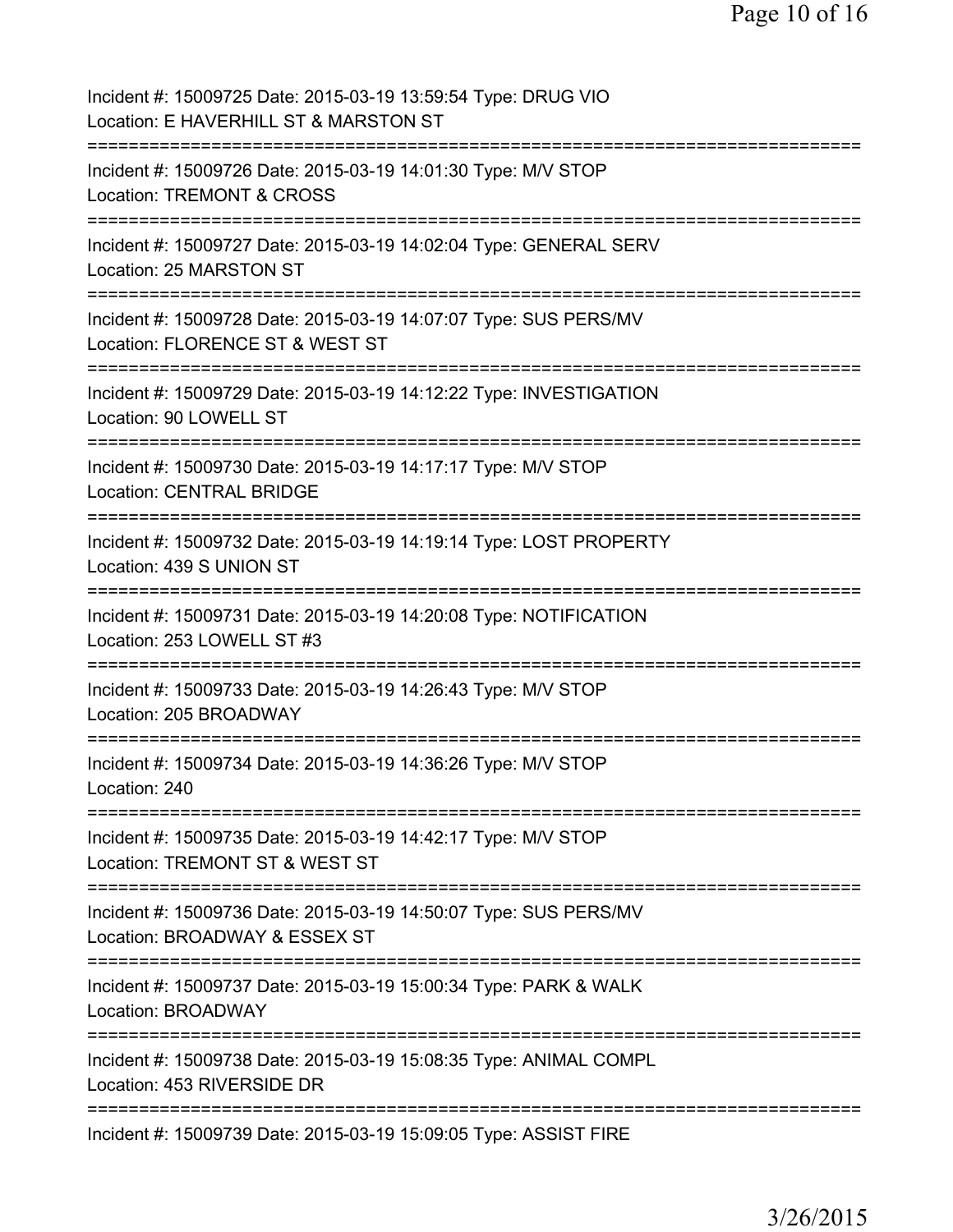| Location: WOLCOTT & EVERETT ST                                                                                                           |
|------------------------------------------------------------------------------------------------------------------------------------------|
| Incident #: 15009740 Date: 2015-03-19 15:29:00 Type: M/V STOP<br>Location: CONCORD ST                                                    |
| Incident #: 15009741 Date: 2015-03-19 15:29:42 Type: NOTIFICATION<br>Location: 265 ANDOVER ST                                            |
| Incident #: 15009742 Date: 2015-03-19 15:59:12 Type: M/V STOP<br>Location: 25 MARSTON ST                                                 |
| Incident #: 15009743 Date: 2015-03-19 16:01:03 Type: NEIGHBOR PROB<br>Location: 8 ATKINSON ST                                            |
| ===============================<br>Incident #: 15009744 Date: 2015-03-19 16:01:29 Type: TOW OF M/V<br>Location: FRANKLIN ST & TREMONT ST |
| ==============================<br>Incident #: 15009745 Date: 2015-03-19 16:04:34 Type: PARK & WALK<br>Location: BROADWAY & HAVERHILL ST  |
| :=======================<br>Incident #: 15009746 Date: 2015-03-19 16:09:15 Type: M/V STOP<br>Location: 50 HIGH ST                        |
| Incident #: 15009747 Date: 2015-03-19 16:14:08 Type: M/V STOP<br>Location: ALMA ST & MYRTLE ST                                           |
| Incident #: 15009748 Date: 2015-03-19 16:15:47 Type: M/V STOP<br>Location: ESSEX ST & MILL ST                                            |
| Incident #: 15009749 Date: 2015-03-19 16:21:17 Type: NOTIFICATION<br>Location: 50 HOWARD ST                                              |
| Incident #: 15009750 Date: 2015-03-19 16:22:53 Type: ANIMAL COMPL<br>Location: 86 GREENWOOD ST                                           |
| Incident #: 15009751 Date: 2015-03-19 16:25:11 Type: M/V STOP<br>Location: BRADFORD ST & WEST ST                                         |
| Incident #: 15009752 Date: 2015-03-19 16:25:40 Type: UNKNOWN PROB<br>Location: 67 SALEM ST                                               |
| Incident #: 15009753 Date: 2015-03-19 16:26:48 Type: M/V STOP<br>Location: BROADWAY & HAVERHILL ST                                       |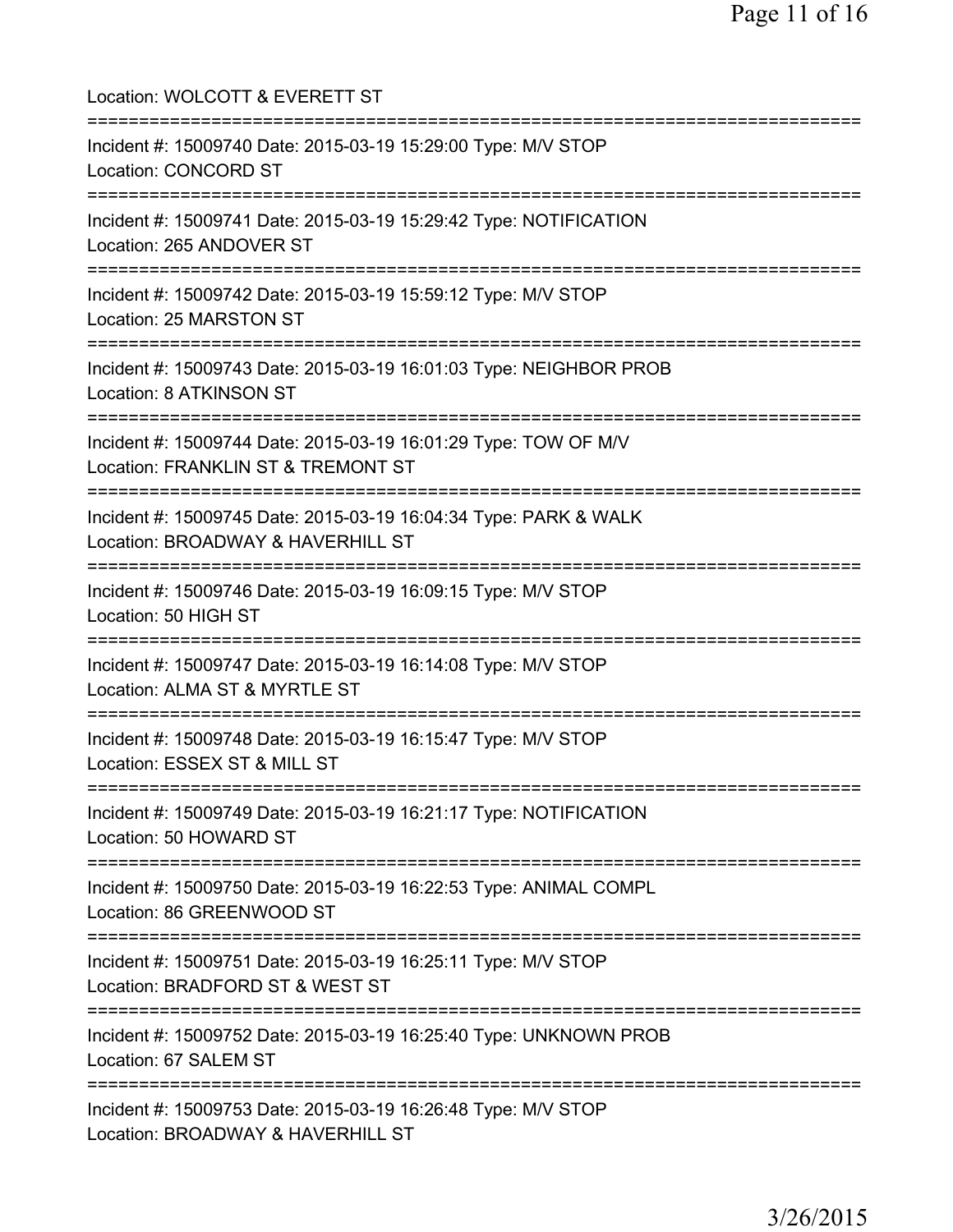| Incident #: 15009754 Date: 2015-03-19 16:36:14 Type: AUTO ACC/NO PI<br>Location: 415 HAVERHILL ST                                  |
|------------------------------------------------------------------------------------------------------------------------------------|
| Incident #: 15009755 Date: 2015-03-19 16:38:02 Type: DRUG VIO<br>Location: 4 WILLOUGHBY ST                                         |
| Incident #: 15009756 Date: 2015-03-19 16:43:23 Type: AUTO ACC/UNK PI<br><b>Location: CENTRAL BRIDGE</b>                            |
| Incident #: 15009757 Date: 2015-03-19 16:48:15 Type: B&E/PAST<br>Location: 164 ABBOTT ST FL 2ND                                    |
| Incident #: 15009758 Date: 2015-03-19 16:53:48 Type: M/V STOP<br>Location: BROADWAY & TREMONT ST                                   |
| Incident #: 15009759 Date: 2015-03-19 16:55:06 Type: AUTO ACC/NO PI<br>Location: 154 MARGIN ST                                     |
| Incident #: 15009760 Date: 2015-03-19 16:58:15 Type: M/V STOP<br>Location: 151 HAMPSHIRE ST<br>=================================== |
| Incident #: 15009761 Date: 2015-03-19 17:02:18 Type: GENERAL SERV<br>Location: 215 FARNHAM ST #2 FL 2                              |
| Incident #: 15009762 Date: 2015-03-19 17:21:27 Type: M/V STOP<br>Location: HAMPSHIRE ST & LOWELL ST                                |
| Incident #: 15009763 Date: 2015-03-19 17:22:18 Type: CONFIS PROP<br>Location: 189 MAPLE ST #7M                                     |
| Incident #: 15009764 Date: 2015-03-19 17:26:13 Type: M/V STOP<br>Location: 255 ESSEX ST                                            |
| Incident #: 15009765 Date: 2015-03-19 17:28:13 Type: M/V STOP<br>Location: 255 ESSEX ST                                            |
| Incident #: 15009766 Date: 2015-03-19 17:31:02 Type: SPECIAL CHECK<br>Location: 205 BROADWAY                                       |
| Incident #: 15009767 Date: 2015-03-19 17:34:18 Type: CK WELL BEING<br>Location: 119 WHITE ST #BLDG 9                               |
|                                                                                                                                    |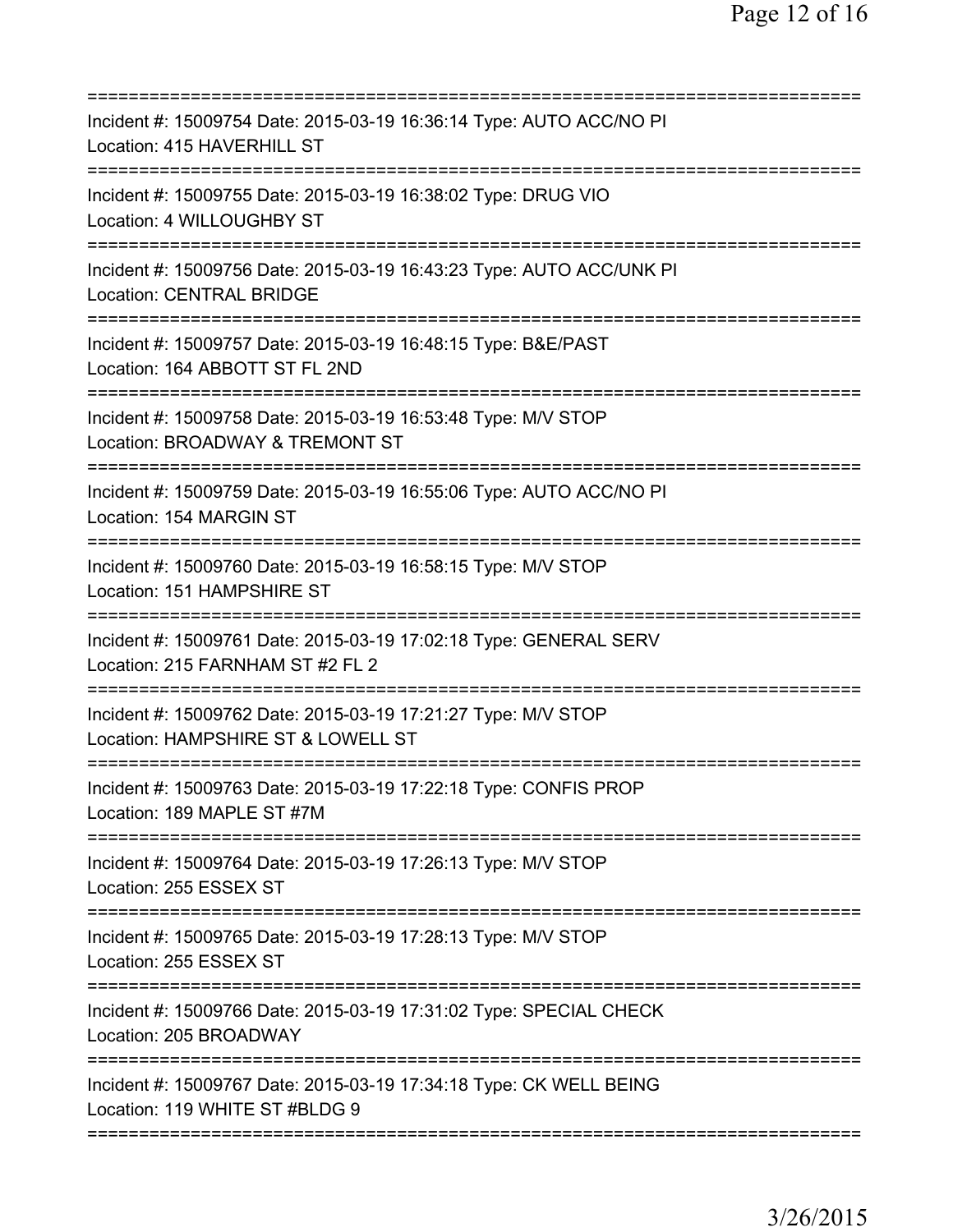Incident #: 15009768 Date: 2015-03-19 17:36:49 Type: MISSING PERS Location: 30 HOBSON ST =========================================================================== Incident #: 15009769 Date: 2015-03-19 17:41:05 Type: M/V STOP Location: BROADWAY & CONCORD ST =========================================================================== Incident #: 15009770 Date: 2015-03-19 17:50:37 Type: M/V STOP Location: FRANKLIN ST & LOWELL ST =========================================================================== Incident #: 15009771 Date: 2015-03-19 18:04:41 Type: COURT DOC SERVE Location: 3 SPRING ST =========================================================================== Incident #: 15009772 Date: 2015-03-19 18:08:16 Type: STOL/MV/PAS Location: 67 FERN ST =========================================================================== Incident #: 15009773 Date: 2015-03-19 18:12:31 Type: COURT DOC SERVE Location: 34 BERKELEY ST =========================================================================== Incident #: 15009774 Date: 2015-03-19 18:13:46 Type: SUS PERS/MV Location: GULF STATION / 325 WINTHROP AV =========================================================================== Incident #: 15009777 Date: 2015-03-19 18:17:16 Type: HIT & RUN M/V Location: 296 LAWRENCE ST =========================================================================== Incident #: 15009775 Date: 2015-03-19 18:18:24 Type: COURT DOC SERVE Location: 27 SAVOIE AV =========================================================================== Incident #: 15009776 Date: 2015-03-19 18:28:26 Type: MAN DOWN Location: 45 BROADWAY #5 FL 511 =========================================================================== Incident #: 15009778 Date: 2015-03-19 18:29:28 Type: COURT DOC SERVE Location: 31 MILTON ST =========================================================================== Incident #: 15009779 Date: 2015-03-19 18:31:21 Type: LARCENY/PAST Location: 60 KINGSTON ST #1 R FL 1 =========================================================================== Incident #: 15009780 Date: 2015-03-19 18:36:45 Type: INVEST CONT Location: HOWARD ST & PLATT ST =========================================================================== Incident #: 15009781 Date: 2015-03-19 18:37:14 Type: M/V STOP Location: E HAVERHILL ST & WOODLAND ST =========================================================================== Incident #: 15009782 Date: 2015-03-19 18:51:50 Type: SUS PERS/MV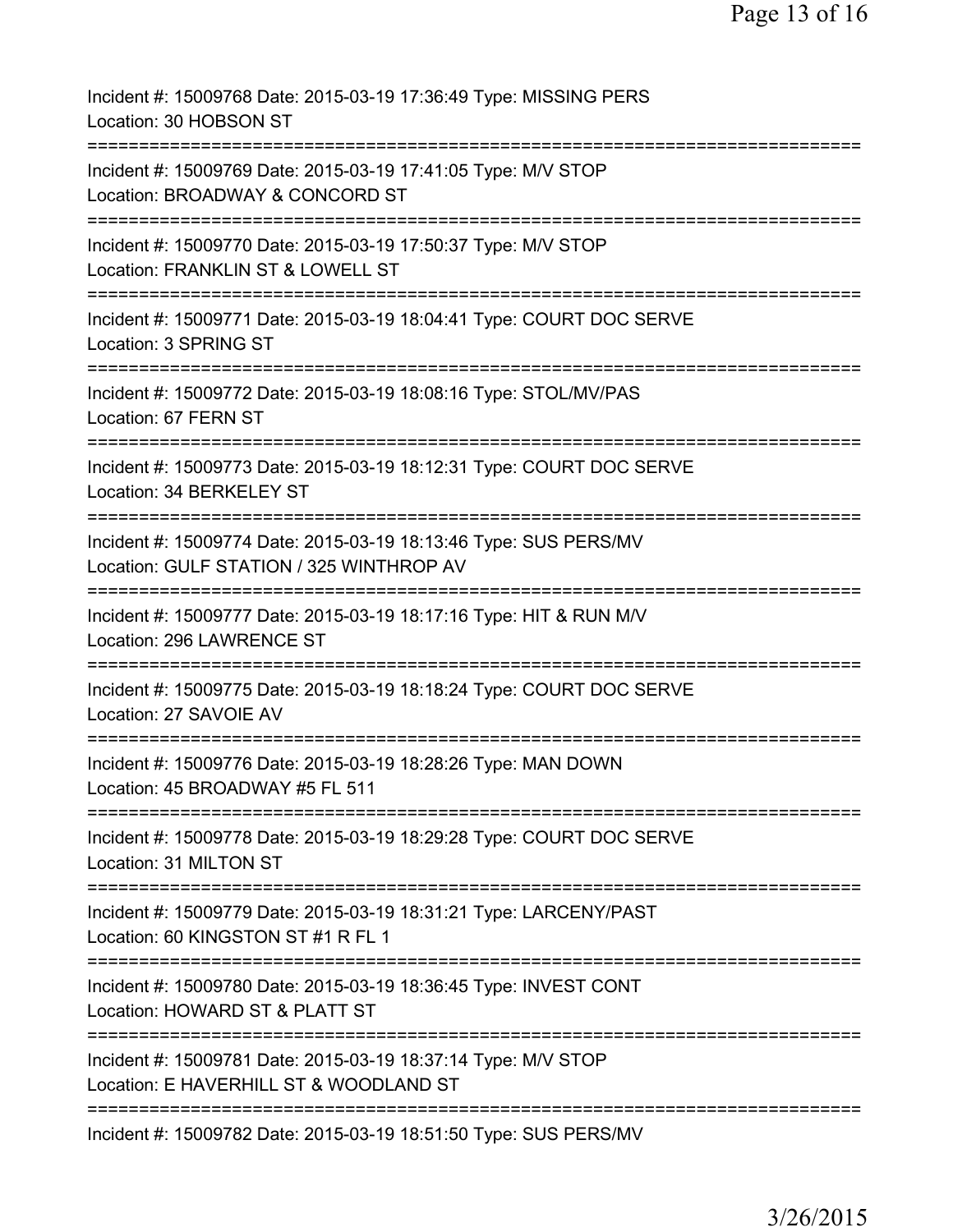| Location: C1 BUFFET / 73 WINTHROP AV                                                                                            |
|---------------------------------------------------------------------------------------------------------------------------------|
| Incident #: 15009783 Date: 2015-03-19 18:55:10 Type: M/V STOP<br>Location: ESSEX ST & MARGIN ST                                 |
| Incident #: 15009784 Date: 2015-03-19 18:57:53 Type: M/V STOP<br>Location: HAVERHILL ST & WHITE ST                              |
| Incident #: 15009785 Date: 2015-03-19 19:06:17 Type: MV/BLOCKING<br>Location: 140 MYRTLE ST<br>-------------------------------  |
| Incident #: 15009786 Date: 2015-03-19 19:10:43 Type: M/V STOP<br>Location: 218 BROADWAY                                         |
| --------------------------------<br>Incident #: 15009787 Date: 2015-03-19 19:18:02 Type: MV/BLOCKING<br>Location: 5 PROSPECT CT |
| Incident #: 15009788 Date: 2015-03-19 19:26:17 Type: M/V STOP<br>Location: HAFFNER'S GAS STATION / 69 PARKER ST                 |
| Incident #: 15009789 Date: 2015-03-19 19:37:31 Type: M/V STOP<br>Location: 140 OXFORD ST                                        |
| Incident #: 15009790 Date: 2015-03-19 19:46:38 Type: DOMESTIC/PROG<br>Location: 112 SPRINGFIELD ST FL 2                         |
| Incident #: 15009791 Date: 2015-03-19 19:51:34 Type: MAL DAMAGE<br><b>Location: 11 LAWRENCE ST</b>                              |
| Incident #: 15009792 Date: 2015-03-19 20:04:49 Type: SUS PERS/MV<br>Location: CROWN FRIED CHICKEN / 205 BROADWAY                |
| Incident #: 15009793 Date: 2015-03-19 20:15:08 Type: M/V STOP<br>Location: 255 ESSEX ST                                         |
| Incident #: 15009794 Date: 2015-03-19 20:46:04 Type: ALARM/BURG<br>Location: PEOPLES UNITED / 10 S BROADWAY                     |
| Incident #: 15009795 Date: 2015-03-19 20:50:14 Type: M/V STOP<br>Location: MARSTON & RTE 495                                    |
| Incident #: 15009796 Date: 2015-03-19 20:53:53 Type: CK WELL BEING<br>Location: 18 FRANKLIN ST #107 FL 1                        |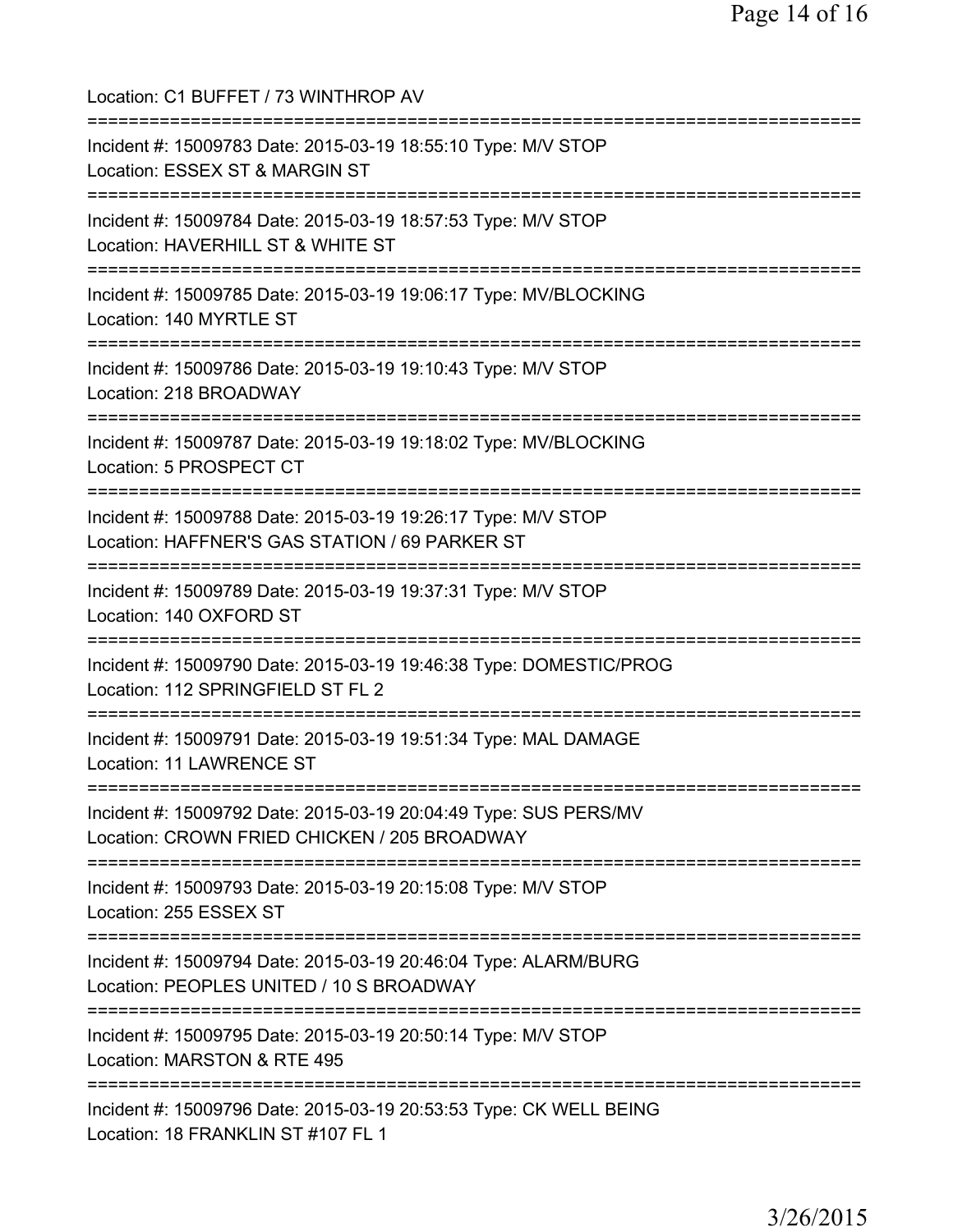| Incident #: 15009797 Date: 2015-03-19 20:56:13 Type: M/V STOP<br>Location: S BROADWAY & SALEM ST<br>=====================            |
|--------------------------------------------------------------------------------------------------------------------------------------|
| Incident #: 15009798 Date: 2015-03-19 21:15:10 Type: UNKNOWN PROB<br>Location: REGISTRY OF MOTOR VEHICLES / 73 WINTHROP AV           |
| Incident #: 15009799 Date: 2015-03-19 21:26:13 Type: MAL DAMAGE<br>Location: 130 CROSS ST                                            |
| Incident #: 15009800 Date: 2015-03-19 21:29:39 Type: COURT DOC SERVE<br>Location: 46 BASSWOOD ST FL 3                                |
| Incident #: 15009801 Date: 2015-03-19 22:03:25 Type: M/V STOP<br>Location: 525 ESSEX ST                                              |
| Incident #: 15009802 Date: 2015-03-19 22:08:25 Type: SUS PERS/MV<br>Location: DURANT ST & WILMOT ST                                  |
| Incident #: 15009803 Date: 2015-03-19 22:17:03 Type: M/V STOP<br>Location: AMESBURY ST & COMMON ST<br>============================== |
| Incident #: 15009804 Date: 2015-03-19 22:19:57 Type: M/V STOP<br>Location: S BROADWAY & SHATTUCK ST<br>=========================     |
| Incident #: 15009805 Date: 2015-03-19 22:28:13 Type: M/V STOP<br>Location: BUTLER ST & MARGIN ST                                     |
| Incident #: 15009806 Date: 2015-03-19 22:41:48 Type: ALARM/BURG<br>Location: ATHENS PIZZA + SUBS / 171 S BROADWAY                    |
| Incident #: 15009807 Date: 2015-03-19 22:42:25 Type: COURT DOC SERVE<br>Location: 2 MUSEUM SQ #202                                   |
| Incident #: 15009808 Date: 2015-03-19 22:55:02 Type: M/V STOP<br>Location: 9 TREMONT ST                                              |
| Incident #: 15009810 Date: 2015-03-19 22:58:02 Type: DISTURBANCE<br>Location: 42 SARGENT ST                                          |
| Incident #: 15009809 Date: 2015-03-19 22:59:30 Type: M/V STOP<br>Location: CONCORD ST & FRANKLIN ST                                  |
|                                                                                                                                      |